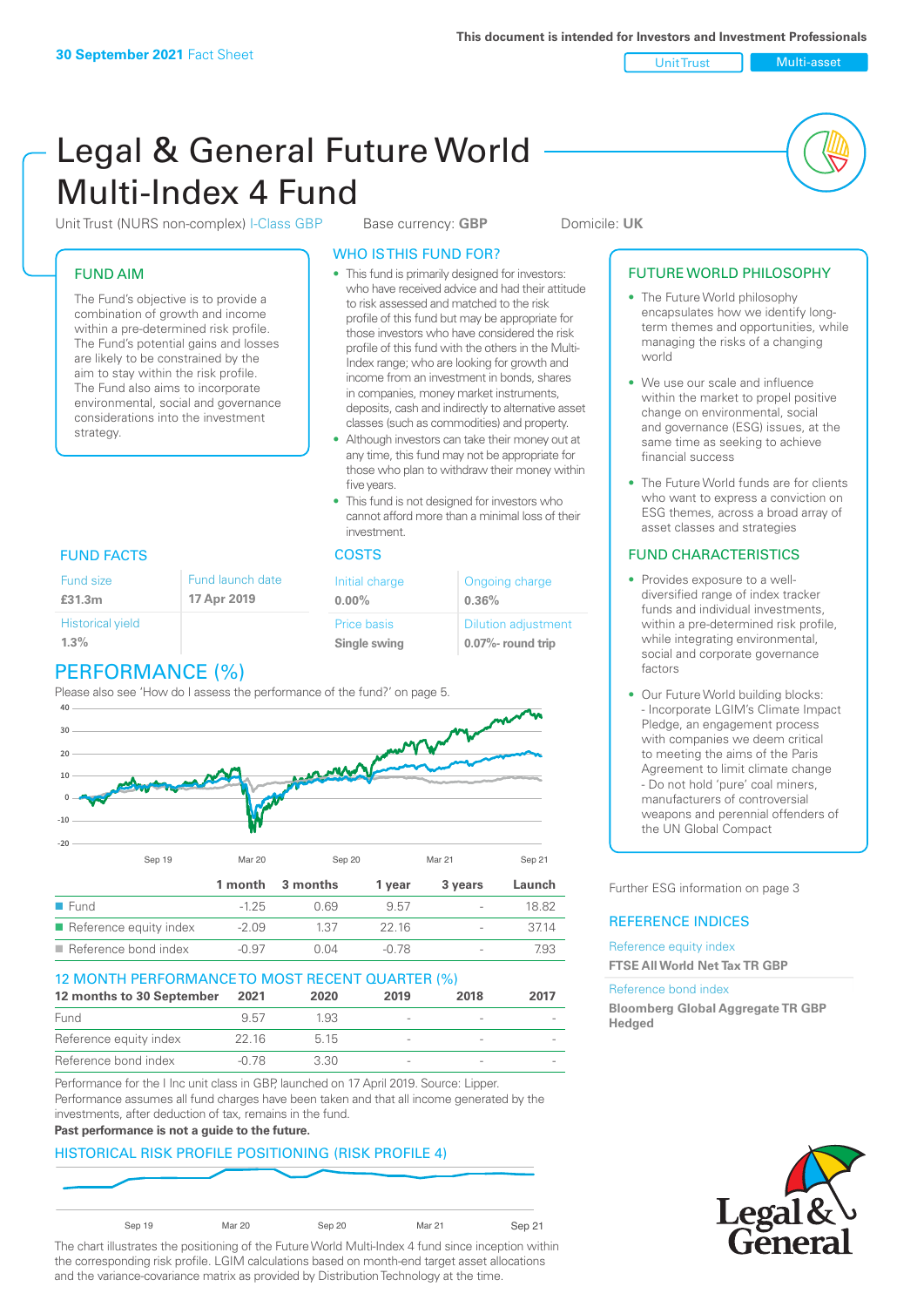Unit Trust (NURS non-complex) I-Class GBP

### PORTFOLIO BREAKDOWN

All data source LGIM unless otherwise stated. Totals may not sum due to rounding.





#### FUND MANAGERS

The fund managers have responsibility for managing the multi-index fund range. They are part of the Multi-Asset Funds (MAF) team in LGIM. This team focuses on designing and managing multi-asset funds that are tailored to match the specific objectives of various client types. The team sits within a wider Asset Allocation team which combines both depth of experience with a broad range of expertise from different fields, including fund management, investment consulting and risk management roles.

\*these holdings include allocations to quasi-sovereign bonds.

## TOP 10 HOLDINGS (%)

| L&G FW ESG Developed Equity Index Fund                    | 19.8 |
|-----------------------------------------------------------|------|
| L&G FW ESG UK Equity Index Fund                           | 9.5  |
| Cash                                                      | 8.3  |
| <b>L&amp;G UK ESG Corporate Bonds ETF</b>                 | 7.0  |
| L&G All Stocks Gilt Index Trust                           | 5.5  |
| L&G Future World Global Credit Fund                       | 5.0  |
| L&G ESG Emerging Markets Government Bond (USD) Index Fund | 4.5  |
| L&G Global Inflation Linked Bond Index Fund               | 4.0  |
| L&G Japan Index Trust                                     | 3.8  |
| L&G ESG GBP Corporate Bond 0-5Y ETF                       | 3.0  |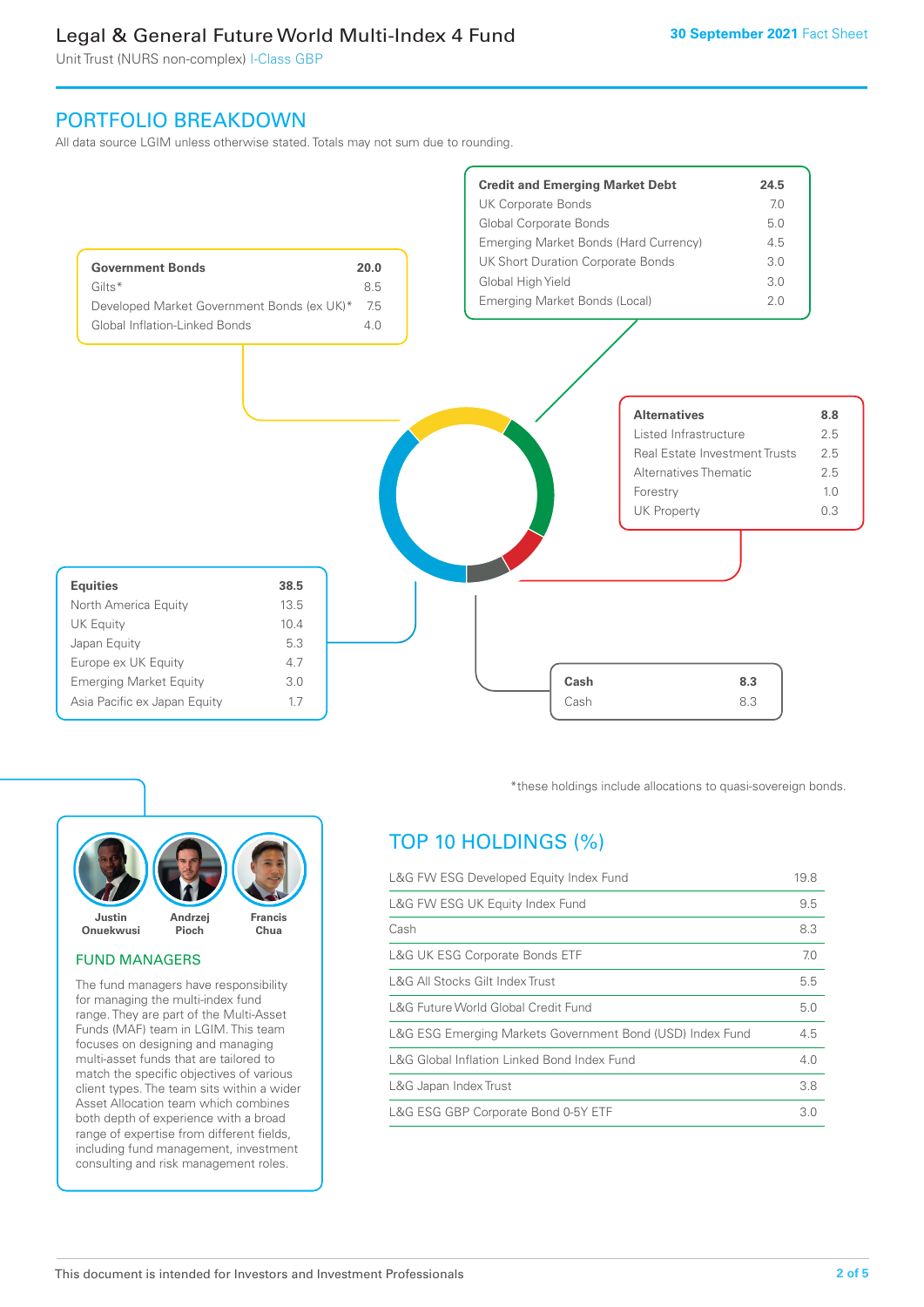Unit Trust (NURS non-complex) I-Class GBP

**54**

ESG score of comparator

### ESG COMMITMENT

From diesel emissions to oil spills, there have been many tangible examples in recent years of how failures in the way companies are run can have a harmful impact on the environment, society and investor returns. We believe responsible investing can mitigate the risk of such outcomes and has the potential to improve returns through the integration of environmental, social and governance (ESG) considerations, active ownership and longterm thematic analysis.

#### ESG SCORE

We score companies based on environmental, social and governance factors. The ESG Score is aligned to our engagement and voting activities. As a result, this portfolio has an aggregate ESG Score of **59** versus a mainstream comparator of **54**.

ESG scores and carbon metrics are calculated for the portion of the portfolio that invests in LGIM's Future World funds.



#### ENVIRONMENTAL PERFORMANCE

**/100 /100**

Carbon dioxide (CO2) is the most significant contributor to greenhouse gas emissions which are driving climate change. Compared to the unadjusted comparator, the fund will have a different exposure to current and future sources of carbon dioxide emissions.



**59**

ESG score of fund

#### CARBON RESERVES INTENSITY

Carbon reserves are fossil fuels (coal, oil and gas) which, if burnt, will become the carbon emissions of the future. To meet global climate change targets, the unabated use of fossil fuels is expected to decline over time.

The figures below are a measure of the size of carbon reserves held by the fund's underlying companies.

**78%** Lower carbon reserves intensity than the unadjusted comparator

> than the unadjusted comparator



Tonnes of CO<sub>2</sub>e<sup>i</sup> per \$1 million **of enterprise value including cash (EVIC)**

The fund has 78% lower carbon reserves intensity<sup>ii</sup> compared to the unadjusted comparator.

The difference in carbon reserves intensity means that for every \$1 million invested in the fund, the exposure to carbon reserves through the underlying companies is reduced by an amount equivalent to **1593 tonnes of CO<sub>2</sub>e** compared to having invested in the unadjusted comparator.



### CARBON FOOTPRINT

Following the global Paris Agreement on climate change, companies in all sectors are expected to reduce their emissions to prepare and adapt for a low-carbon economy.



**Tonnes of CO2 e per \$1 million of EVIC**

The fund has **48%** lower carbon footprint compared to the unadjusted comparator. Carbon footprint describes the relationship between the carbon emissions of a company and its EVIC<sup>ii</sup>.

The difference in carbon footprint means that the fund has selected companies where, for the same level of EVIC, the associated emissions<sup>iv</sup> are lower by **31 tonnes of CO<sub>2</sub>e** compared to the unadjusted comparator<sup>v</sup>.



For further information please go to www.lgim.com/esginfo Ø

**The comparator for this fund is a bespoke asset-weighted blend\* of Solactive market-capitalisation indices in equities and credit. \*The blend will evolve over time in line with the actual asset allocation of the multi-asset fund.**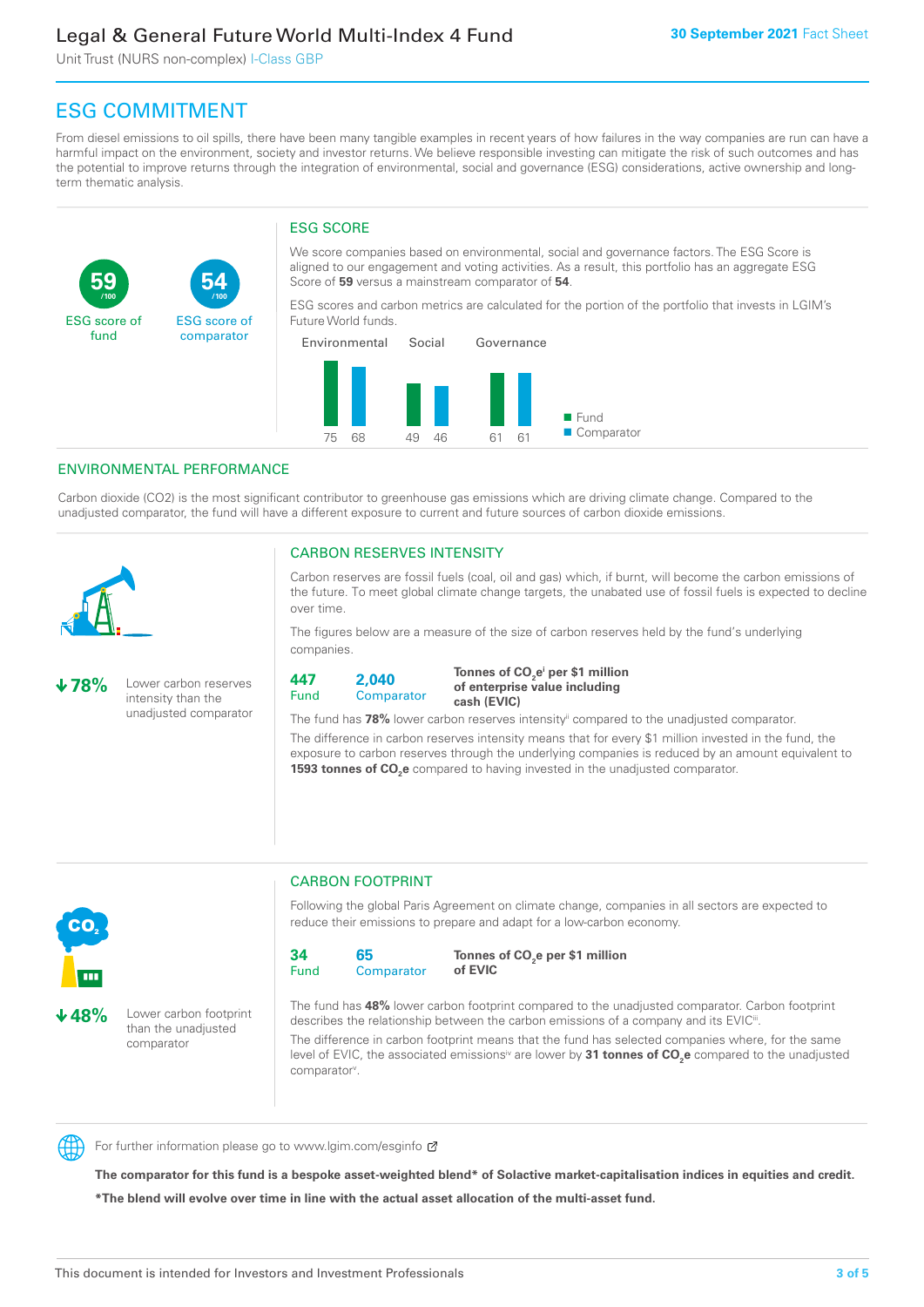Unit Trust (NURS non-complex) I-Class GBP

#### **NOTES**

 $^\mathrm{i}$  Carbon dioxide equivalent (CO<sub>2</sub>e) is a standard unit to compare the emissions of different greenhouse gases.

ii This metric looks at the embedded carbon in the fossil fuel reserves owned by a company, divided by a company's enterprise value (including cash), to adjust for company size. This represents a carbon reserves intensity score for a company.

iii The choice of this metric follows best practice recommendations from the **Task Force on Climate-related Financial Disclosures.**

iv Data on carbon emissions from a company's operations and purchased energy is used.

v This measure is the result of differences in the weights of companies between the index or the fund and the comparator, and does not depend on the amount invested in the fund. It describes the relative 'carbon efficiency' of different companies in the comparator (i.e. how much carbon was emitted per unit of sales) or in the fund, not the contribution of an individual investor in financing carbon emissions.

#### **Third Party Disclaimers and Information**

Unless otherwise indicated all data contained in this factsheet is sourced from Legal & General Investment Management Limited. Where this document contains third party data ("Third Party Data"), we cannot guarantee the accuracy, completeness or reliability of such Third Party Data and accept no responsibility or liability whatsoever in respect of such Third Party Data, or in respect of any loss or damage suffered by you, your client or any other party arising in connection with either the provision of Third Party Data or any inaccuracies, errors or omissions, regardless of cause in any Third Party Data.

Where we use third party data within this document, it is never used directly and instead it forms the basis of our own calculations; we do so under licence and with the providers' legal permission.

While all reasonable endeavours are taken to ensure the data provided is accurate, it is important to note that the data providers assume no responsibility for errors or omissions and cannot be held liable for damage arising from our use of their data within our calculations. Information is for recipients' internal use only.

Source: HSBC© HSBC 2021.

Powered by Refinitiv Information.

Powered by Sustainalytics 2021.

Source: ISS.